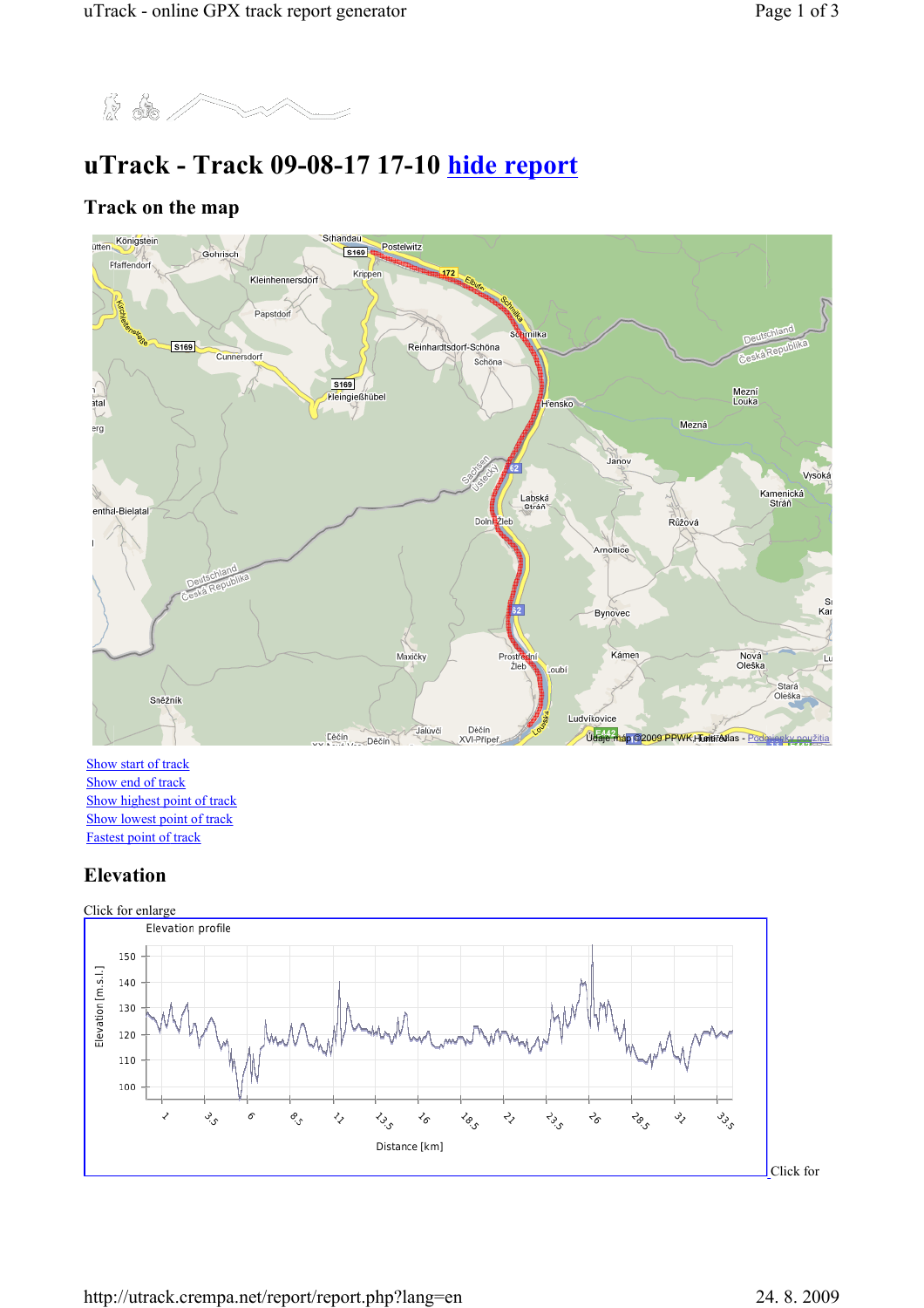

#### Speed